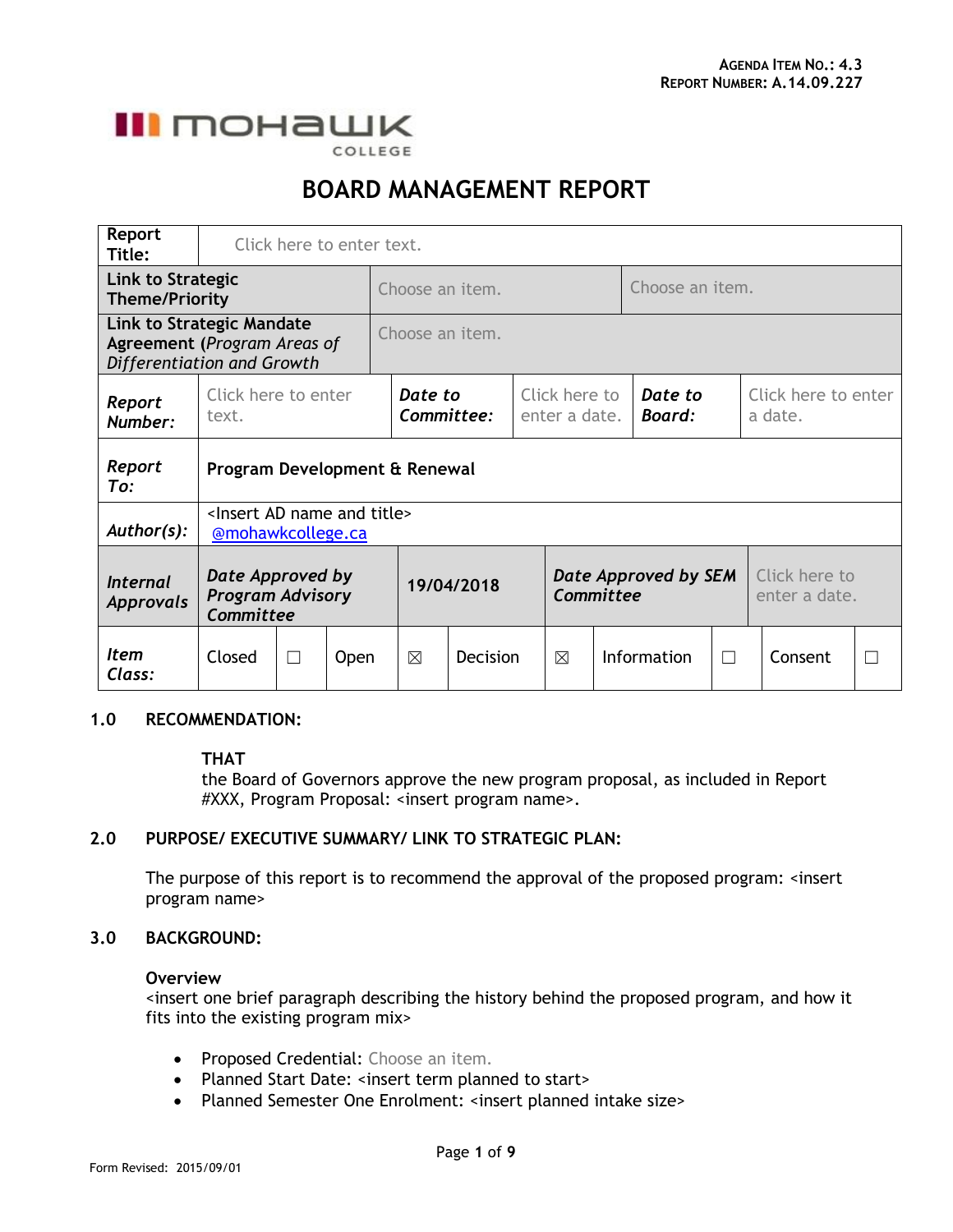## **4.0 DISCUSSION:**

## **Program Rationale**

<insert one paragraph rationale for the program. Also include target student demographic (i.e. international, aboriginial, mature, direct, grads, etc..)>

## **Program Curriculum**

The proposed program curriculum is presented in two appendices:

- Appendix A provides the Program Description, including program learning outcomes and admission requirements;
- Appendix B provides the Program Curriculum, including course names and course descriptions.

## **Graduate Pathways**

<insert one paragraph detailing pathways for graduates including employment (identify specific vocations), and further academic study>

## **International Student Demand/Opportunities**

<insert one paragraph detailing whether or not this program will appeal to the international market and the accommodations, if any to facilities enrollment opportunities. Note the financials must also reflect any international opportunity>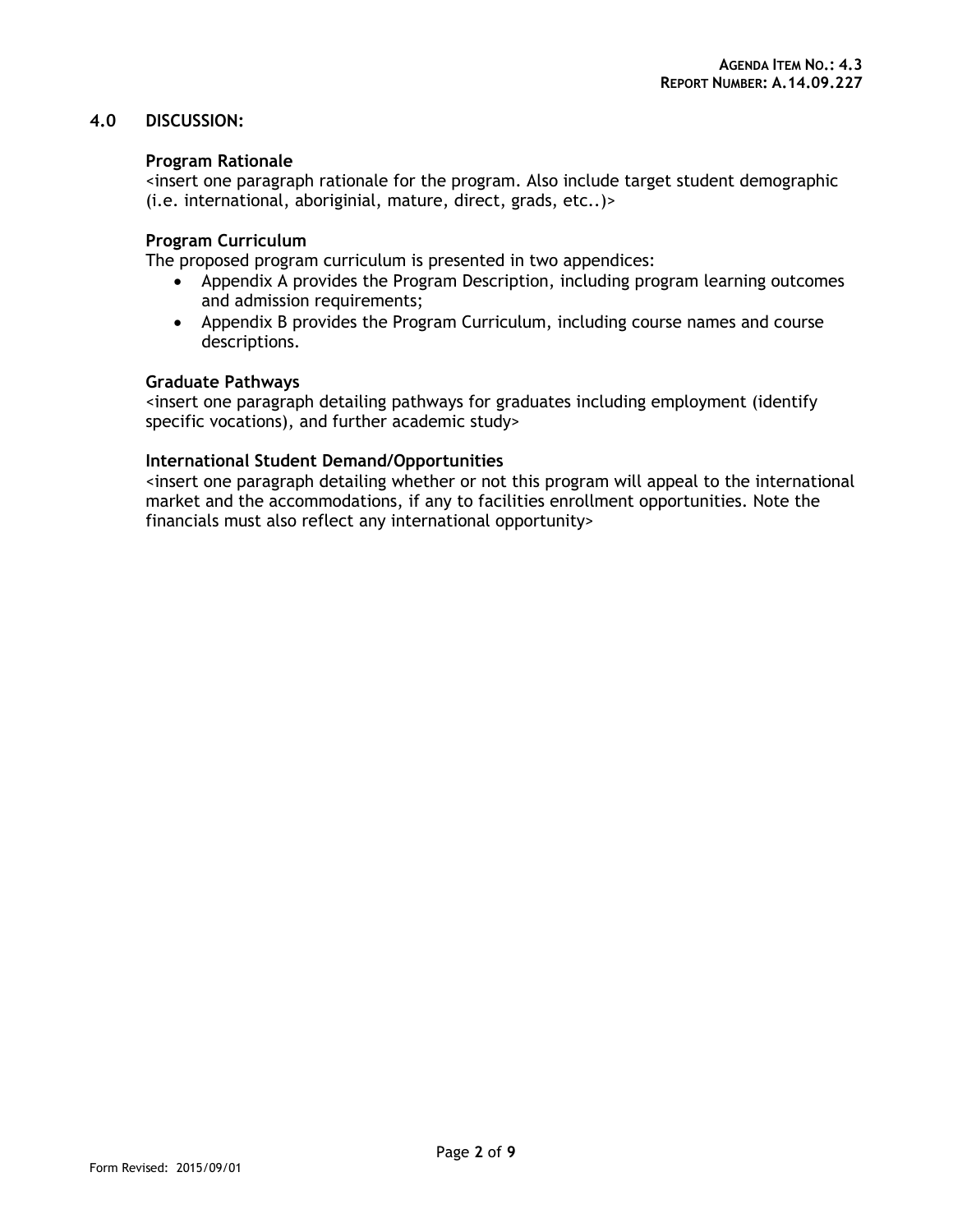## **Market Demand**

#### **Competition**

Other Ontario Colleges offering a similar program, along with their historic demand data, are included in the following table:

| <b>Fall Term Application Cycle</b> |                 |                      |  | <b>APPLICATION</b> |  |  |                           |                          |  | <b>REGISTRATION</b> |  |  |                   |  |
|------------------------------------|-----------------|----------------------|--|--------------------|--|--|---------------------------|--------------------------|--|---------------------|--|--|-------------------|--|
| <b>College</b>                     | Program<br>Code | <b>Program Title</b> |  |                    |  |  | 2012 2013 2014 2015 2016* | Average<br><b>Change</b> |  | 2012 2013 2014 2015 |  |  | Average<br>Change |  |
|                                    |                 |                      |  |                    |  |  |                           |                          |  |                     |  |  |                   |  |
|                                    |                 |                      |  |                    |  |  |                           |                          |  |                     |  |  |                   |  |
|                                    |                 |                      |  |                    |  |  |                           |                          |  |                     |  |  |                   |  |
|                                    |                 |                      |  |                    |  |  |                           |                          |  |                     |  |  |                   |  |
|                                    |                 |                      |  |                    |  |  |                           |                          |  |                     |  |  |                   |  |
|                                    |                 |                      |  |                    |  |  |                           |                          |  |                     |  |  |                   |  |
|                                    |                 |                      |  |                    |  |  |                           |                          |  |                     |  |  |                   |  |
|                                    |                 |                      |  |                    |  |  |                           |                          |  |                     |  |  |                   |  |
|                                    |                 |                      |  |                    |  |  |                           |                          |  |                     |  |  |                   |  |
|                                    |                 |                      |  |                    |  |  |                           |                          |  |                     |  |  |                   |  |
|                                    |                 |                      |  |                    |  |  |                           |                          |  |                     |  |  |                   |  |
|                                    |                 |                      |  |                    |  |  |                           |                          |  |                     |  |  |                   |  |
|                                    |                 | <b>SUB-TOTAL</b>     |  |                    |  |  |                           |                          |  |                     |  |  |                   |  |
| $\star$                            |                 |                      |  |                    |  |  |                           |                          |  |                     |  |  |                   |  |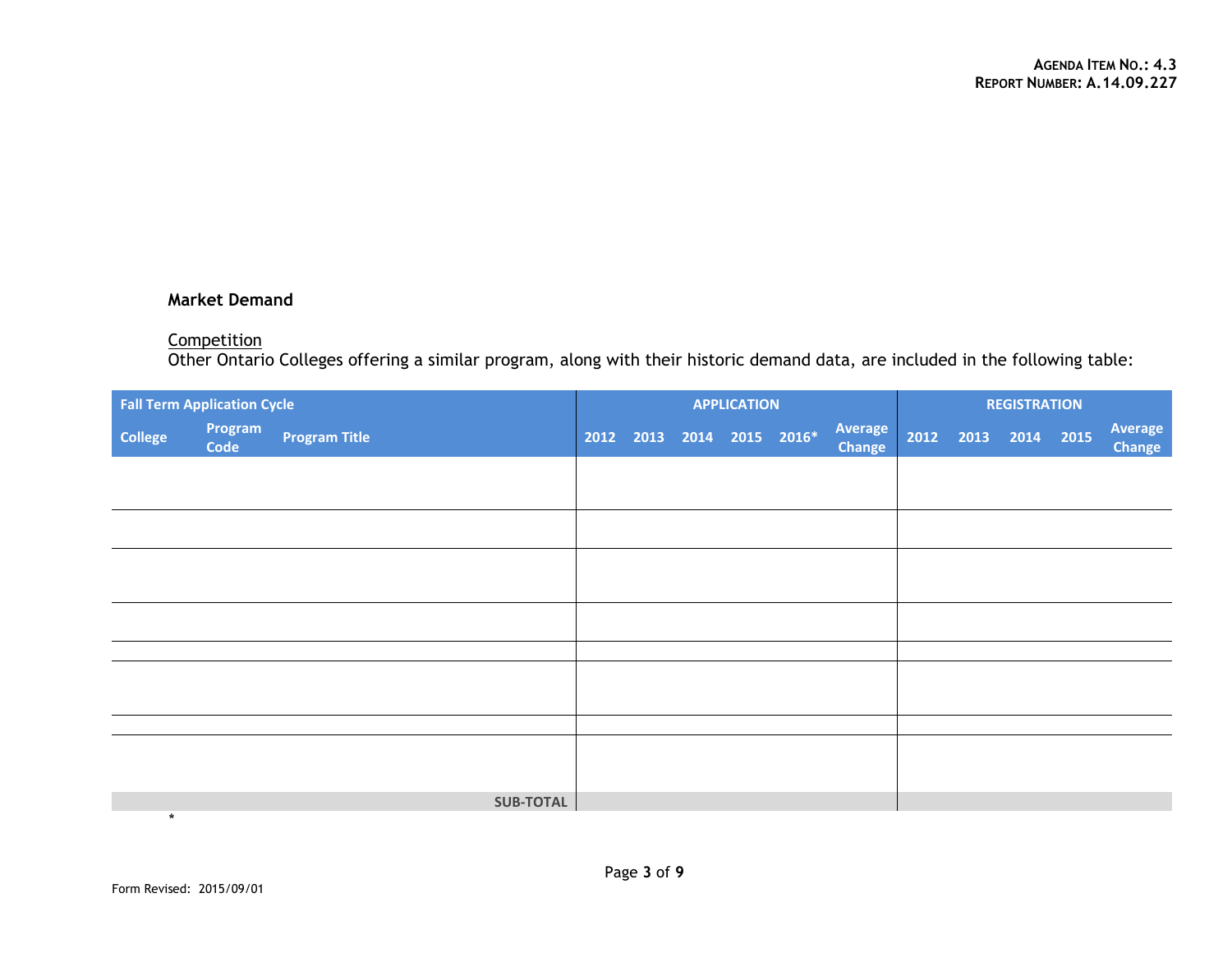#### Labour Market Demand

<insert one to two paragraphs detailing labour market demand – may include both formal statistical sources as well as anecdotal data from local employers, i.e. Arcellor Mittal Dofasco has identified the need for 100 electrical engineering technicians over the next five years>

#### Program Advisory Committee and Local Industry Support

Please see Appendix C for copies of PAC motions supporting the new programs as well as any additional evidence support this program proposal.

#### **Program Delivery**

 $\epsilon$  insert one paragraph detailing any unique aspects of the program delivery  $\epsilon$  i.e. through CE model, one weekend per month; online modules, etc…>.

## **5.0 STUDENT IMPACT:**

<insert any student impacts>

#### **6.0 FINANCIAL IMPACT:**

A detailed Financial Analysis is provided in Appendix D. Based on the assumptions stated in the appendix, this program requires an enrolment of XX students to break-even and an enrolment of XX students to achieve a contribution margin of 42% (college average).

#### **7.0 HUMAN RESOURCES AND COMMUNICATIONS:**

<insert any HR implications>

## **8.0 GOVERNMENT/REGULATORY / LEGAL IMPACT:**

<insert any regulatory / accreditation requirements>

## **9.0 CONCLUSION:**

<insert one paragraph conclusion>.

#### **ORIGINAL SIGNED BY PAUL ARMSTRONG ORIGINAL SIGNED BY RON J. MCKERLIE**

Paul Armstrong **Ron J. McKerlie** Vice President, Academic **President**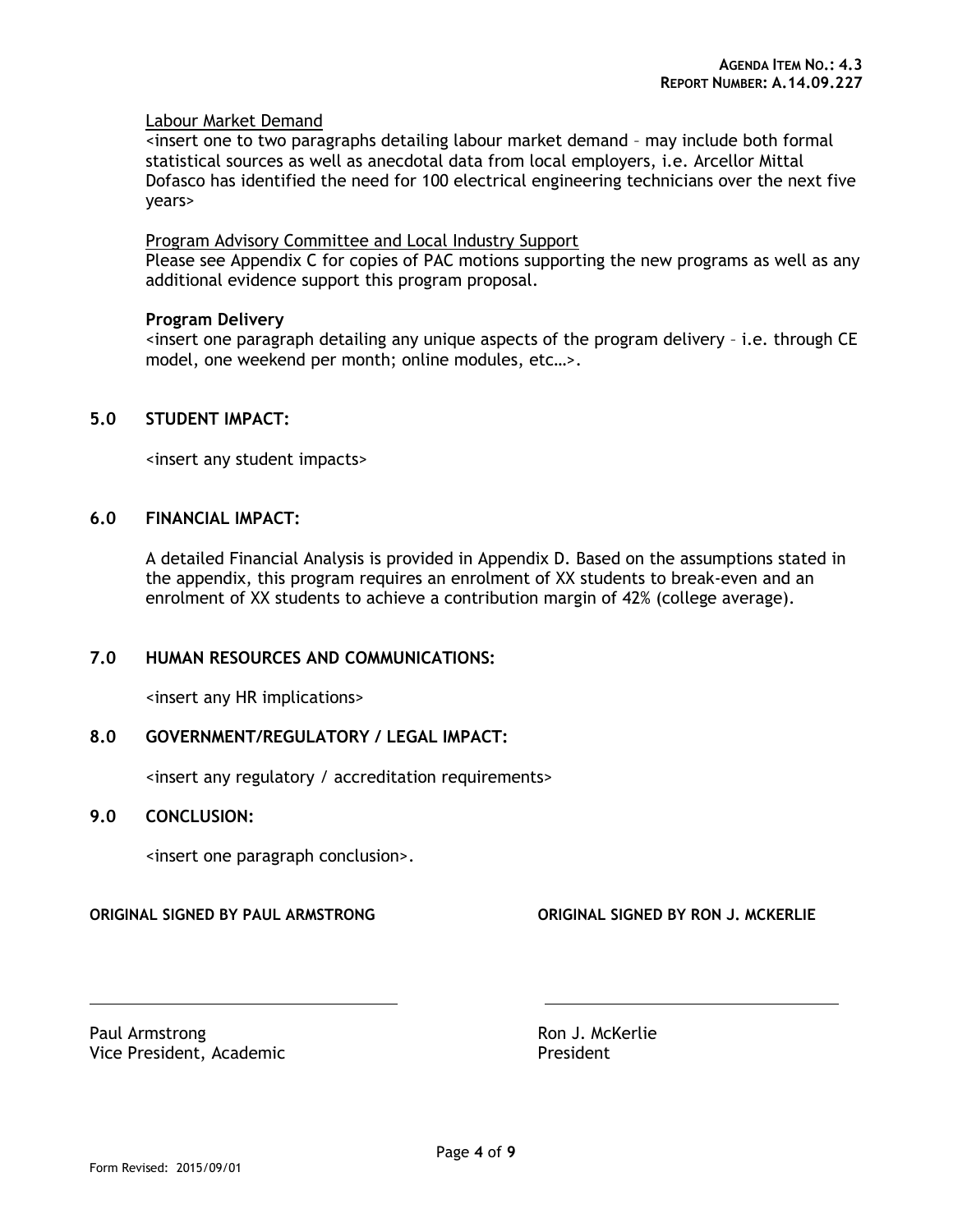# Appendices:

| Appendix A: Program Description                |
|------------------------------------------------|
| Appendix B: Program Curriculum                 |
| Appendix C: Program Advisory Committee Support |
| Appendix D: Program Financial Information      |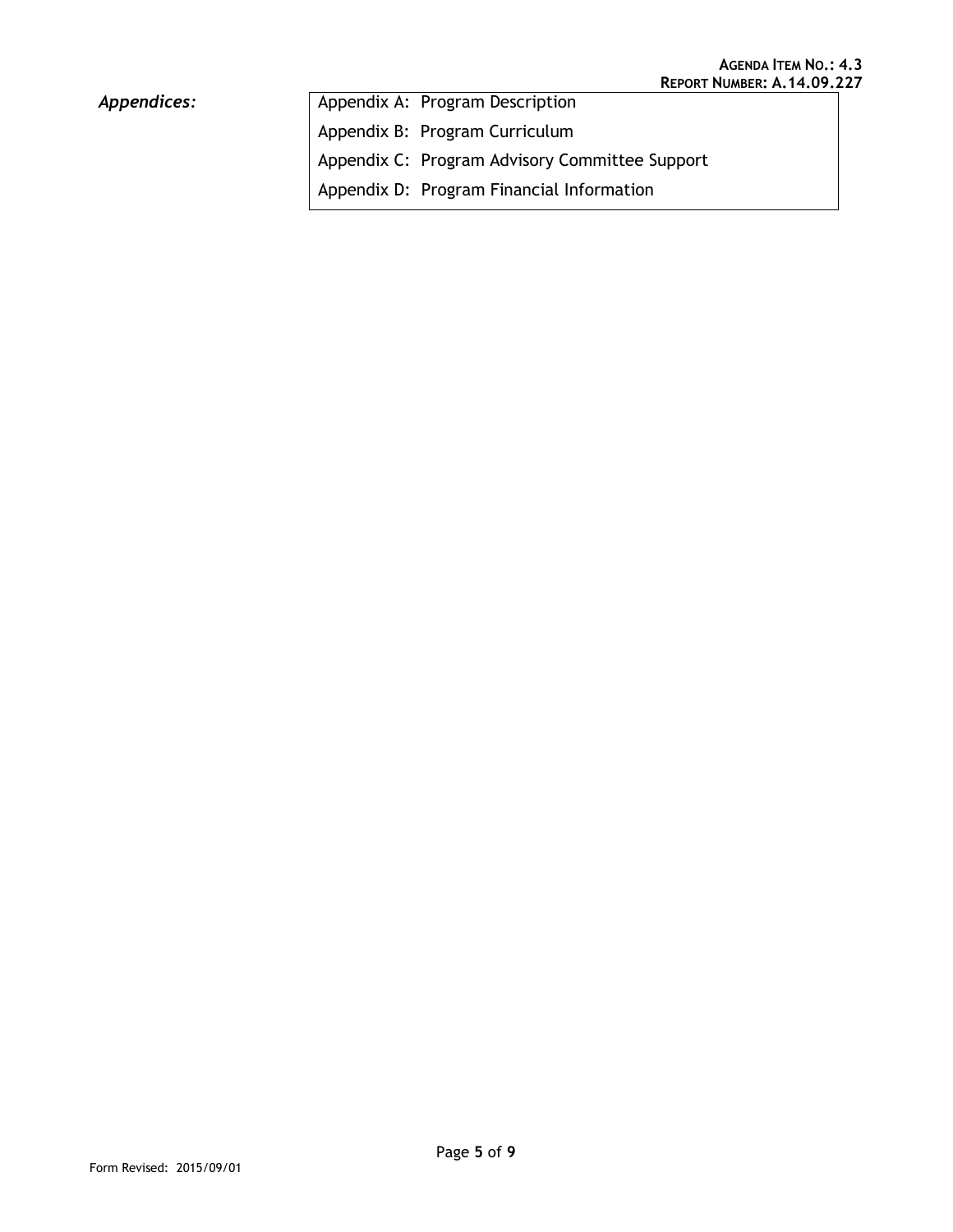#### <span id="page-5-0"></span>**APPENDIX A PROGRAM DESCRIPTION**

#### **PROGRAM DESCRIPTION:**

<insert program description>

#### **VOCATIONAL PROGRAM LEARNING OUTCOMES:**

*The graduate has reliably demonstrated the ability to*:

- 1. Learning Outcome 1
- 2. Learning Outcome 2

## **ADMISSION REQUIREMENTS:**

- 1. An Ontario College Diploma or University Degree
- 2. Other equivalent post-secondary experience or qualifications will be considered by Mohawk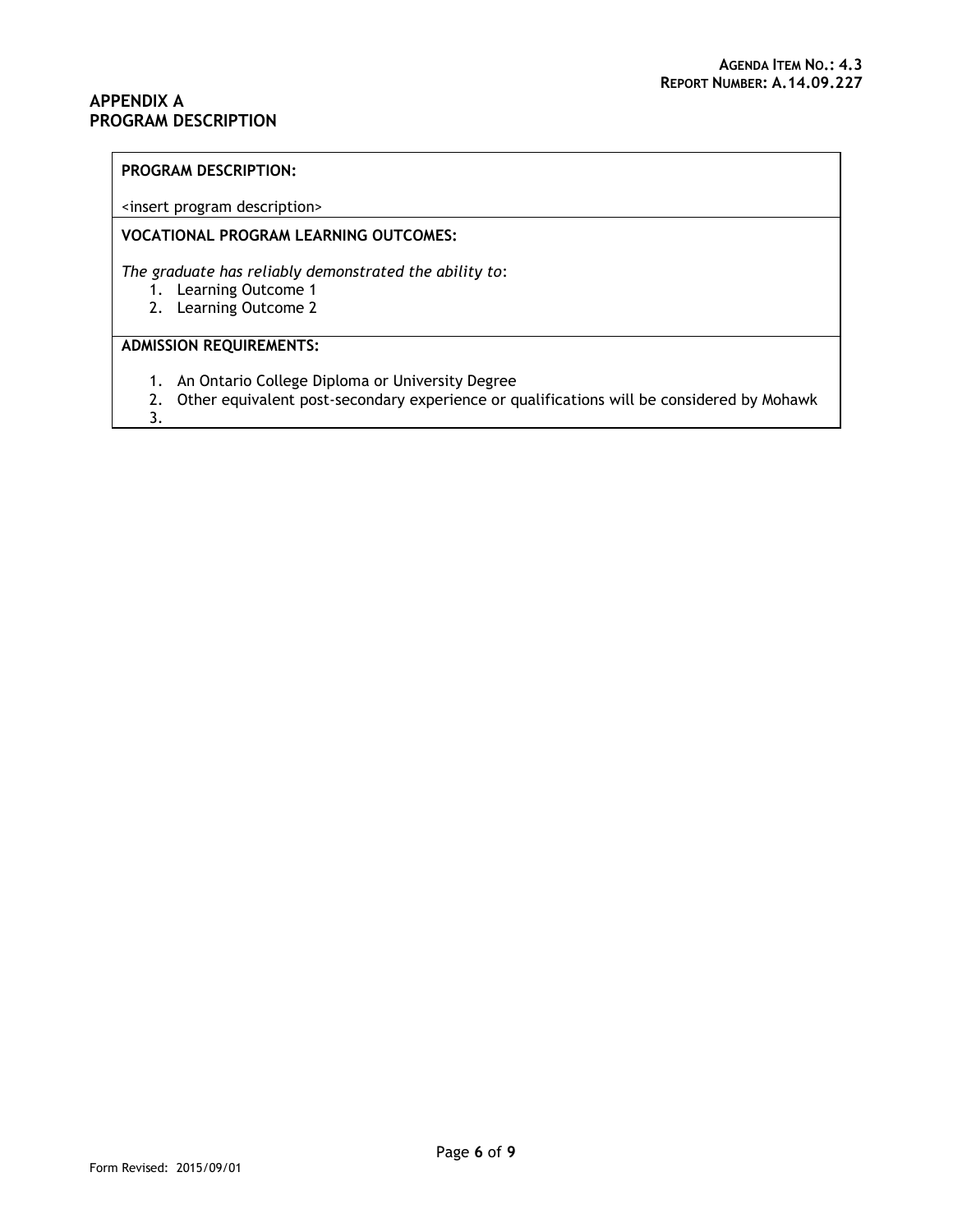## <span id="page-6-0"></span>**APPENDIX B PROGRAM CURRICULUM**

| Semester | Course Code* | Course Title (and brief course description) |  |  |  |  |  |  |
|----------|--------------|---------------------------------------------|--|--|--|--|--|--|
|          |              |                                             |  |  |  |  |  |  |
|          |              |                                             |  |  |  |  |  |  |
|          |              |                                             |  |  |  |  |  |  |
|          |              |                                             |  |  |  |  |  |  |
|          |              |                                             |  |  |  |  |  |  |
|          |              |                                             |  |  |  |  |  |  |
|          |              |                                             |  |  |  |  |  |  |
|          |              |                                             |  |  |  |  |  |  |
|          |              |                                             |  |  |  |  |  |  |
|          |              |                                             |  |  |  |  |  |  |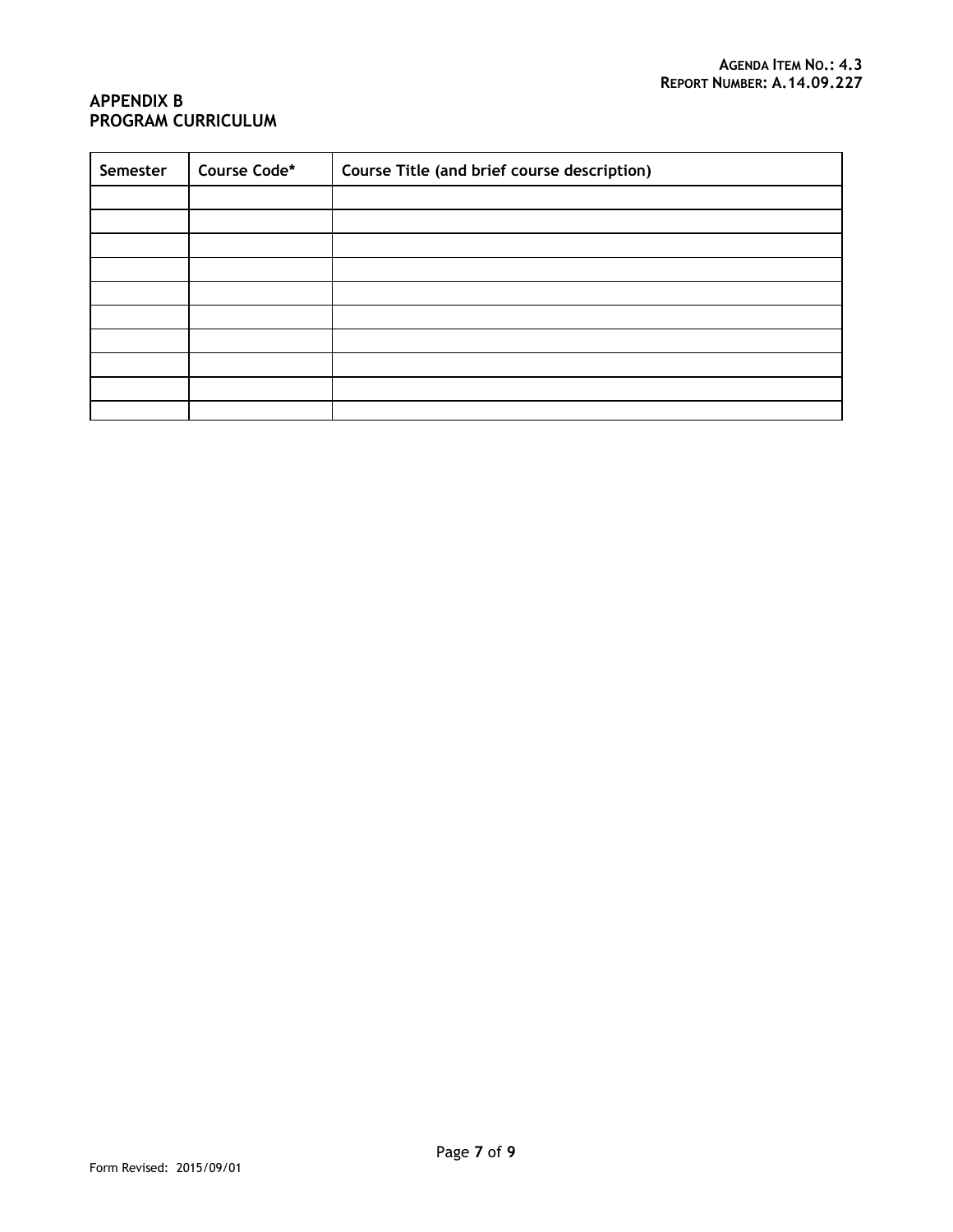## <span id="page-7-0"></span>**APPENDIX C PROGRAM ADVISORY COMMITTEE SUPPORT**

<insert copies of motions and voting results> <insert any other industry support documentation required>